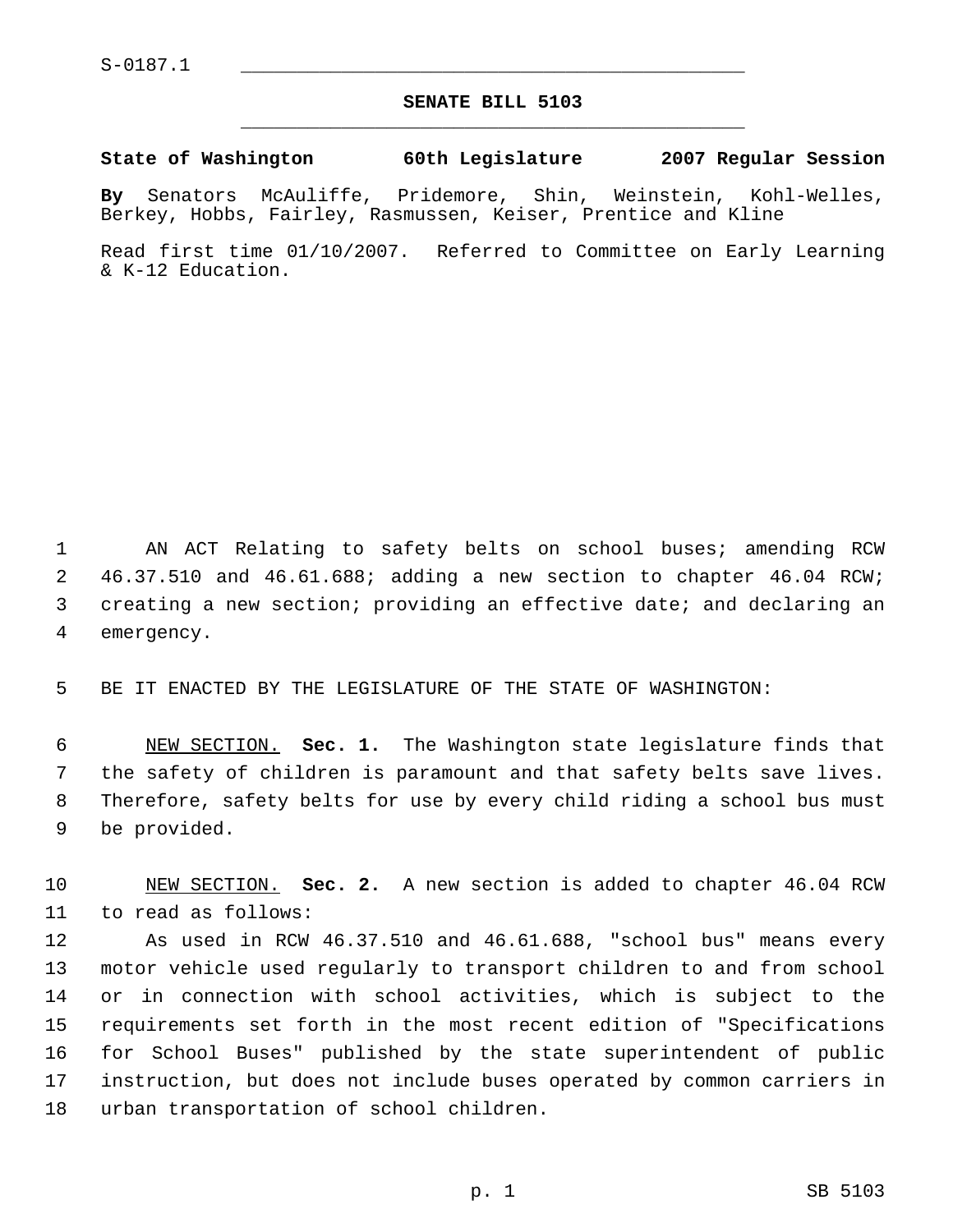**Sec. 3.** RCW 46.37.510 and 1987 c 330 s 729 are each amended to read as follows:

 (1) No person may sell any automobile manufactured or assembled after January 1, 1964, nor may any owner cause such vehicle to be registered thereafter under the provisions of chapter 46.12 RCW unless such motor car or automobile is equipped with automobile seat belts installed for use on the front seats thereof which are of a type and installed in a manner conforming to rules adopted by the state patrol. Where registration is for transfer from an out-of-state license, the applicant shall be informed of this section by the issuing agent and has thirty days to comply. The state patrol shall adopt and enforce standards as to what constitutes adequate and safe seat belts and for the fastening and installation of them. Such standards shall not be below those specified as minimum requirements by the Society of Automotive Engineers on June 13, 1963.

 (2) Every passenger car manufactured or assembled after January 1, 1965, shall be equipped with at least two lap-type safety belt assemblies for use in the front seating positions.

 (3) Every passenger car manufactured or assembled after January 1, 1968, shall be equipped with a lap-type safety belt assembly for each permanent passenger seating position. This requirement shall not apply to police vehicles.

 (4) Every passenger car manufactured or assembled after January 1, 1968, shall be equipped with at least two shoulder harness-type safety belt assemblies for use in the front seating positions.

 (5) The state patrol shall excuse specified types of motor vehicles or seating positions within any motor vehicle from the requirements imposed by subsections (1), (2), and (3) of this section when compliance would be impractical.

 (6) Every school bus purchased after June 30, 2007, must provide 31 safety belts for use by each person riding the bus. The safety belts must be of a design to provide a lap belt for pelvic restraint and a shoulder belt to restrain upper torso movement.

 (7) No person may distribute, have for sale, offer for sale, or sell any safety belt or shoulder harness for use in motor vehicles unless it meets current minimum standards and specifications conforming to rules adopted by the state patrol or the United States department of transportation.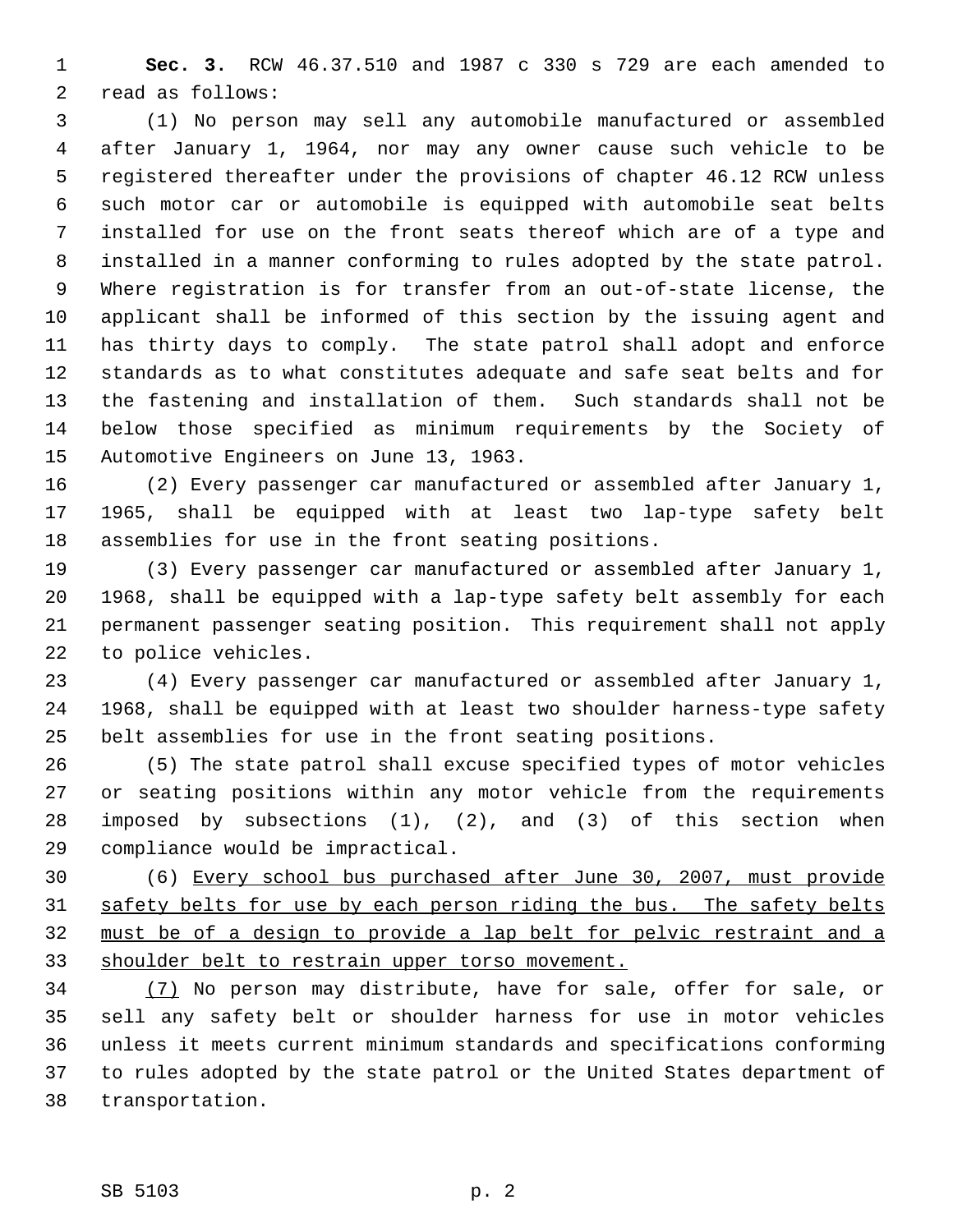**Sec. 4.** RCW 46.61.688 and 2003 c 353 s 4 are each amended to read as follows:

 (1) For the purposes of this section, the term "motor vehicle" includes:

 (a) "Buses," meaning motor vehicles with motive power, except trailers, designed to carry more than ten passengers, and includes 7 school buses;

 (b) "Multipurpose passenger vehicles," meaning motor vehicles with motive power, except trailers, designed to carry ten persons or less that are constructed either on a truck chassis or with special features for occasional off-road operation;

 (c) "Neighborhood electric vehicle," meaning a self-propelled, electrically powered four-wheeled motor vehicle whose speed attainable in one mile is more than twenty miles per hour and not more than twenty-five miles per hour and conforms to federal regulations under Title 49 C.F.R. Part 571.500;

 (d) "Passenger cars," meaning motor vehicles with motive power, except multipurpose passenger vehicles, motorcycles, or trailers, designed for carrying ten passengers or less; and

 (e) "Trucks," meaning motor vehicles with motive power, except trailers, designed primarily for the transportation of property.

 (2) This section only applies to motor vehicles that meet the manual seat belt safety standards as set forth in federal motor vehicle 24 safety standard 208, to school buses, and to neighborhood electric vehicles. This section does not apply to a vehicle occupant for whom no safety belt is available when all designated seating positions as required by federal motor vehicle safety standard 208 are occupied.

 (3) Every person sixteen years of age or older operating or riding in a motor vehicle shall wear the safety belt assembly in a properly adjusted and securely fastened manner.

 (4) No person may operate a motor vehicle unless all child passengers under the age of sixteen years are either: (a) Wearing a safety belt assembly or (b) are securely fastened into an approved child restraint device.

 (5) A person violating this section shall be issued a notice of traffic infraction under chapter 46.63 RCW. A finding that a person has committed a traffic infraction under this section shall be